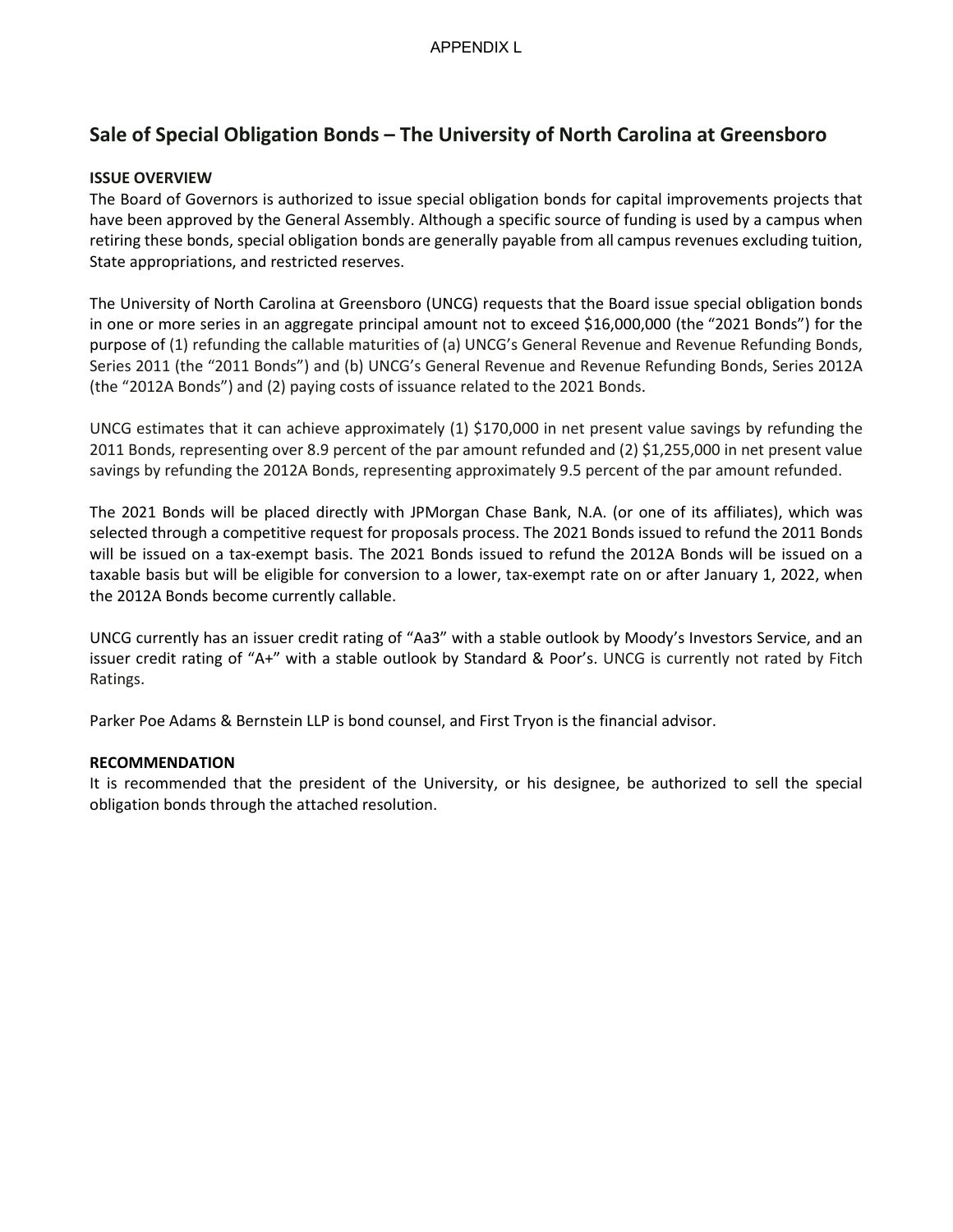#### APPENDIX L

# **RESOLUTION OF THE BOARD OF GOVERNORS OF THE UNIVERSITY OF NORTH CAROLINA SYSTEM AUTHORIZING THE ISSUANCE OF SPECIAL OBLIGATION BONDS TO REFINANCE SPECIAL OBLIGATION BOND PROJECTS AND A SUBSEQUENT TAX-EXEMPT SPECIAL OBLIGATION BOND FOR THE UNIVERSITY OF NORTH CAROLINA AT GREENSBORO**

*WHEREAS*, by Chapter 116 of the General Statutes of North Carolina, the Board of Governors (the *"Board"*) of the University of North Carolina System (the *"UNC System"*) is vested with general control and supervision of the constituent institutions of the UNC System;

*WHEREAS,* the Board is authorized by Chapter 116D of the General Statutes of North Carolina (the *"Act"*) to issue, subject to the approval of the Director of the Budget, at one time or from time to time, (1) special obligation bonds of the Board for the purpose of paying all or any part of the cost of acquiring, constructing, or providing special obligation projects and (2) refunding bonds for the purpose of refunding any bonds by the Board under the Act or under any Article of Chapter 116 of the General Statutes of North Carolina, including the payment of any redemption premium on them and any interest accrued or to accrue to the date of redemption of the bonds refunded;

*WHEREAS,* The University of North Carolina at Greensboro (*"UNC Greensboro"*) and its financial advisor have advised the Board that it may be able to achieve debt service savings by refunding (1) The University of North Carolina at Greensboro General Revenue and Revenue Refunding Bonds, Series 2011 (the *"2011 Bonds"*), the proceeds of which were used to finance the renovation of housing and dining facilities and to refinance special obligation bond projects and (2) The University of North Carolina at Greensboro General Revenue and Revenue Refunding Bonds, Series 2012A (the *"2012A Bonds"*), the proceeds of which were used to finance the acquisition of a residence hall and the construction of a campus police building and to refinance special obligation bond projects;

*WHEREAS*, if debt service savings can be achieved, the Board has determined to issue (1) The University of North Carolina at Greensboro General Revenue Refunding Bond, Series 2021A (the *"2021A Bond"*) in an aggregate principal amount not to exceed \$2,000,000 to (a) refund the 2011 Bonds maturing on and after April 1, 2022 (the "*Refunded 2011 Bonds*") and (b) pay the costs of issuing the 2021A Bond, and (2) The University of North Carolina at Greensboro Taxable General Revenue Refunding Bond, Series 2021B (the *"2021B Bond"* and together with the 2021A Bond, the "*2021 Bonds*") in an aggregate principal amount not to exceed \$14,000,000 to (a) refund the 2012A Bonds maturing on and after April 1, 2023 (the "*Refunded 2012A Bonds*") and (b) pay the costs of issuing the 2021B Bond and the 2022 Bond (as defined below);

*WHEREAS*, the Board has determined to issue the 2021 Bonds under the General Trust Indenture dated as of June 1, 2001 (the "*General Indenture*") between the Board and The Bank of New York, the successor to which is The Bank of New York Mellon Trust Company, N.A., as trustee (the *"Trustee"*) and a Series Indenture (the *"Series Indenture"*), between the Board and the Trustee; and

*WHEREAS*, the Board has arranged to sell the 2021A Bond to JPMorgan Chase Bank, N.A., or its affiliate DNT Asset Trust (the "*2021A Purchaser*"), and the 2021B Bond to JPMorgan Chase Bank, N.A. (the *"2021B Purchaser"* and together with the 2021A Purchaser, the "*Purchasers*"), each selected through a request for proposals process whose bid resulted in the most favorable terms for UNC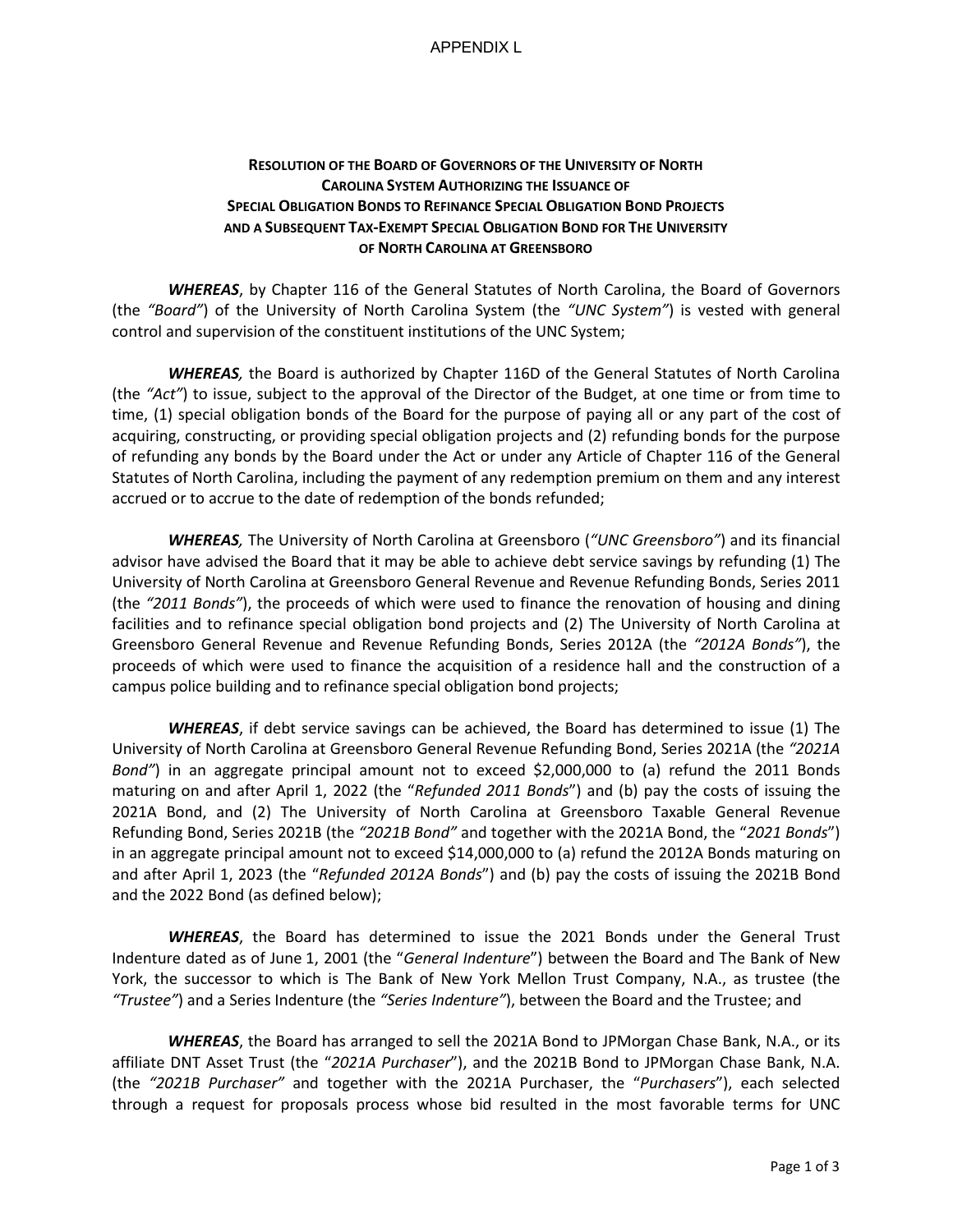Greensboro, pursuant to the terms of the Series Indenture and a Bond Purchase Agreement (the "*Bond Purchase Agreement*") between the Board and the Purchasers;

*WHEREAS*, pursuant to the terms and conditions of the Series Indenture and a forward delivery bond purchase agreement (the *"Forward Bond Purchase Agreement"* and together with the Bond Purchase Agreement, the "*Purchase Agreements*") between the Board and the 2021B Purchaser, the Board also desires to authorize the sale and issuance to the 2021B Purchaser (or any subsequent owner of the 2021B Bond) of a tax-exempt revenue refunding bond in the principal amount equal to the outstanding principal amount of the 2021B Bond at the time of issuance thereof (the *"2022 Bond"* and together with the 2021 Bonds, the "*Bonds*") for the purpose of refunding and redeeming the 2021B Bond;

*WHEREAS,* the Bonds and other obligations issued under the General Indenture are payable solely from any legally available funds of UNC Greensboro, or of the Board held for UNC Greensboro, in each Fiscal Year, including Unrestricted Fund Balances shown as such on the UNC Greensboro financial statements, but excluding (1) appropriations by the General Assembly of the State from the State General Fund, (2) tuition payments by UNC Greensboro students, (3) funds whose purpose has been restricted by the gift, grant or payee thereof and (4) revenues generated by Special Facilities (the *"Available Funds"*);

*WHEREAS,* there have been made available to the Board forms of the following documents (the *"Board Documents"*), which the Board proposes to approve, ratify, execute and deliver, as applicable, to effectuate the financing:

- 1. the General Indenture;
- 2. the Series Indenture;
- 3. the Purchase Agreements;

4. an Escrow Agreement between the Board and The Bank of New York Mellon Trust Company, N.A., as escrow agent, related to the refunding of the Refunded 2012A Bonds; and

5. the Bonds in the forms set forth in the Series Indenture;

*WHEREAS*, the issuance of the Bonds does not directly or indirectly or contingently obligate the State or any agency or political subdivision of the State to levy or to pledge any taxes to pay the cost, in whole or in part, of the Bonds in compliance with Section 116D-23 of the Act;

## *NOW, THEREFORE, BE IT RESOLVED* by the Board as follows:

Section 1. *Authorization of Bonds.* That the Board hereby authorizes the issuance of the 2021A Bond in an aggregate principal amount not to exceed \$2,000,000 and the 2021B Bond in an aggregate principal amount not to exceed \$14,000,000, each under the General Indenture and the Series Indenture to pay the costs of refunding the Refunded Bonds and costs incurred in connection with the issuance of the 2021 Bonds and the 2022 Bond. The Board also authorizes the issuance of the 2022 Bond in the principal amount equal to the outstanding principal amount of the 2021B Bond at the time of issuance of the 2022 Bond under the General Indenture and the Series Indenture to refund the 2021B